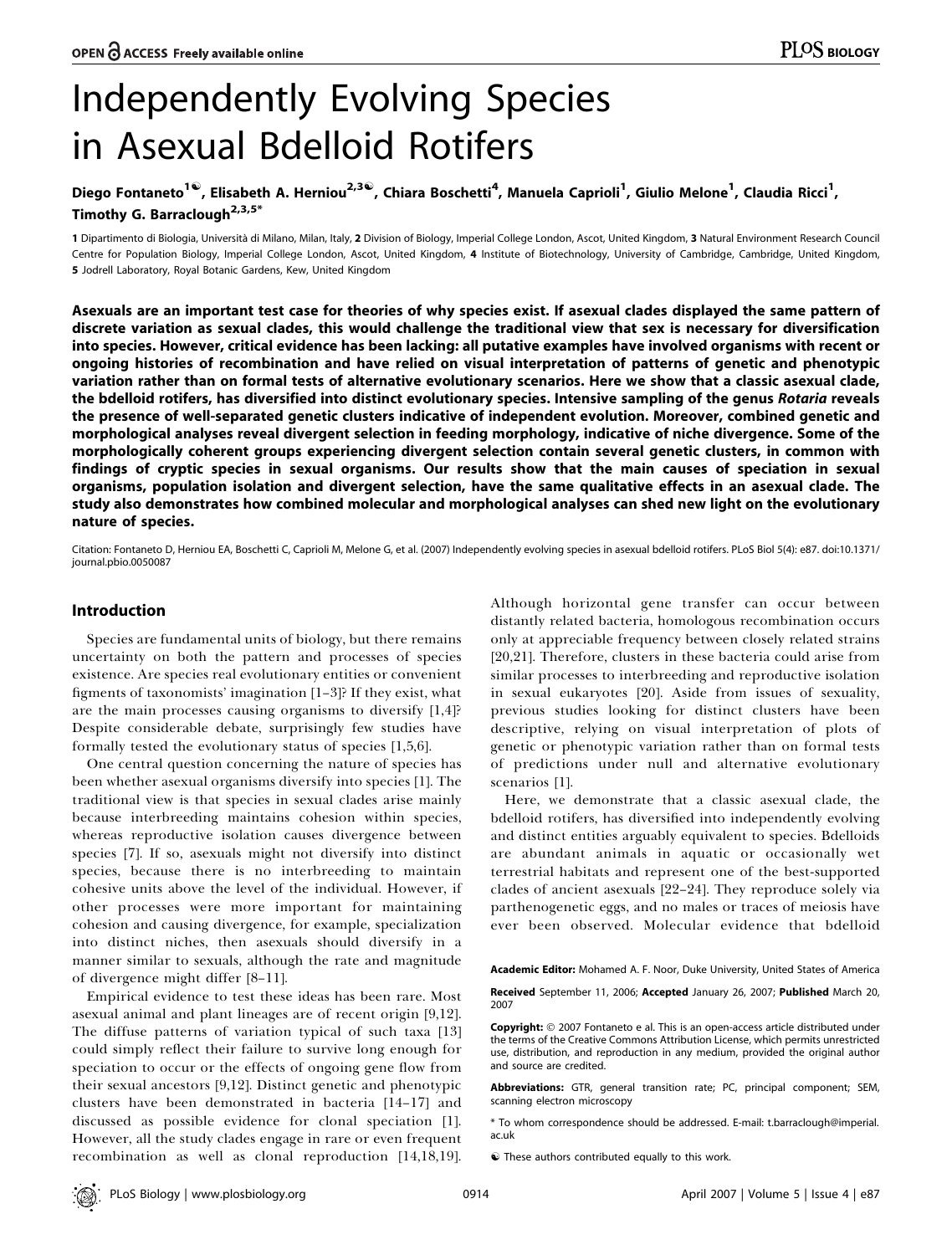## Author Summary

The evolution of distinct species has often been considered a property solely of sexually reproducing organisms. In fact, however, there is little evidence as to whether asexual groups do or do not diversify into species. We show that a famous group of asexual animals, the bdelloid rotifers, has diversified into distinct species broadly equivalent to those found in sexual groups. We surveyed diversity within a single clade, the genus Rotaria, from a range of habitats worldwide, using DNA sequences and measurements of jaw morphology from scanning electron microscopy. New statistical methods for the combined analysis of morphology and DNA sequence data confirmed two fundamental properties of species, namely, independent evolution and ecological divergence by natural selection. The two properties did not always coincide to define unambiguous species groups, but this finding is common in sexual groups as well. The results show that sex is not a necessary condition for speciation. The methods offer the potential for increasing our understanding of the nature of species boundaries across a wide range of organisms.

genomes contain only divergent copies of nuclear genes present as two similar copies (alleles) in diploid sexual organisms rules out anything but extremely rare recombination [25–27]. Yet, bdelloids have survived for more than 100 million y and comprise more than 380 morphologically recognizable species and 20 genera [28]. The diversity of the strictly asexual bdelloids poses a challenge to the idea that sex is essential for long-term survival and diversification [29]. However, taxonomy does not constitute strong evidence for evolutionary species: the species could simply be arbitrary labels summarizing morphological variation among a swarm of clones [7]. We adopt a general evolutionary species concept, namely, that species are independently evolving and distinct entities, and then break the species problem into a series of testable hypotheses derived from population genetic predictions [3]. We use the word ''entity'' to refer to a set of individuals comprising a unit of diversity according to a given criterion or test: the question of whether to call those entities ''species'' will be returned to below.

Focusing on the genus Rotaria (Figure 1), one of the bestcharacterized genera of bdelloids, we use combined molecular and morphological analyses to distinguish alternative scenarios for bdelloid diversification (Figure 2). First, the entire clade might represent a single species, that is, a swarm of clones with no diversification into independently evolving subsets of individuals. Second, the clade may have diversified into a series of independently evolving entities. By ''independently evolving,'' we mean that the evolutionary processes of selection and drift operate separately in different entities [8,9], such that genotypes can only spread within a single entity. Possible causes of independence include geographical isolation or adaptation to different ecological niches [10,17]. The expected outcome is cohesion within entities but genetic and phenotypic divergence between them [9–11].

We first test for the presence of independently evolving entities. Under the null scenario of no diversification, genetic relationships should conform to those expected for a sample of individuals from a single asexual population (H0, Figure 2A). Under the alternative scenario that independently evolving entities are present, we expect to observe distinct clusters of closely related individuals separated by long

branches from other such clusters (H1, Figure 2A; and [9]). Coalescent models can be used to distinguish the two scenarios [30]. Failure to reject the null model would indicate a lack of evidence for the existence of independently evolving entities.

Next, to investigate the role of adaptation to different niches in generating and maintaining diversity within the clade, we extend classic methods from population genetics to test directly for adaptive divergence of ecomorphological traits. If trait diversity evolves solely by neutral divergence in geographic isolation, we expect morphological variation within and between entities to be proportional to levels of neutral genetic variation (H0, Figure 2B, Materials and Methods). If, instead, different entities experience divergent selection on their morphology, we expect greater morphological variation between clusters than within them, relative to neutral expectations (H1, Figure 2B; and [31]). Past work has often discussed sympatry of clusters as evidence for niche divergence [1], but, in theory, coexistence can occur without niche differences [32]; hence, we introduce an alternative, more direct approach.

Our results demonstrate that bdelloids have diversified not only into distinct genetic clusters, indicative of independent evolution, but also into entities experiencing divergent selection on feeding morphology, indicative of niche divergence. In common with findings of cryptic species in sexual organisms [33,34], the morphologically coherent groups experiencing divergent selection often include several genetic clusters: this introduces difficulties in deciding which units to call species, but this problem is shared with sexual organisms [3,33]. In short, bdelloids have diversified into entities equivalent to sexual species in all respects except that individuals do not interbreed. The results demonstrate the benefits of statistical analyses of combined molecular and morphological data for exploring the evolutionary nature of species.

#### Results/Discussion

We collected all individuals of Rotaria encountered during 3 y searching rivers, standing water, dry mosses, and lichens, centered on Italy and the United Kingdom but also globally [35]. Individuals were identified to belong to nine taxonomic species (Tables S1 and S2). Most of the described species of Rotaria missing from our sample are known from only one record or are very rarely encountered (Protocol S1). Bayesian and maximum parsimony analyses of mitochondrial cytochrome oxidase I (cox1) and nuclear 28S ribosomal DNA sequences provide strong support for the monophyly of taxonomic species (Figures 3, S1, S2, and S3 and Text S1), with the sole exception of R. rotatoria, which was already suspected to comprise a species complex based on disagreements among authors [36,37].

Morphometric analyses further support the distinctness of taxonomic species. Bdelloid morphology is hard to measure because of their shape-changing abilities; hence, we used geometric morphometrics [38] to measure the only suitable trait, their hard jaws, called trophi [39] (Figures 1 and S4). Trophi size and shape are not characters that have been used in the traditional taxonomy of the genus (Table S2). Trophi scale weakly with rough measures of body size of each species (mean trophi size against log body length from [37]:  $r=0.55, p=$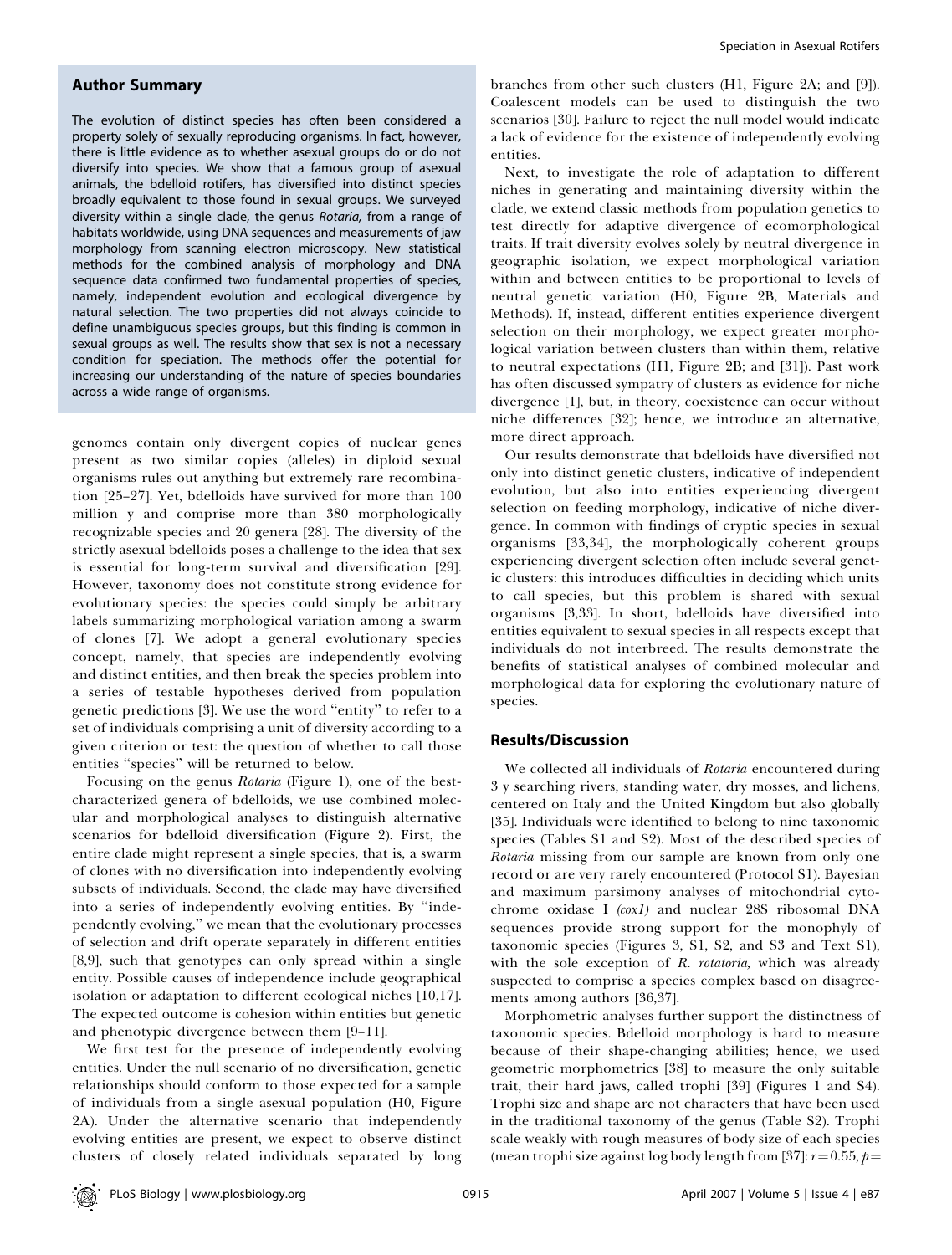

Figure 1. SEM Pictures of Some Species of the Genus Rotaria

(A) R. neptunia, lateral view; (B) R. macrura, ventral view; (C) R. tardigrada, dorsal view; (D) R. sordida, lateral view; and (E) trophi of R. tardigrada with open circles showing the location of landmarks used for the shape analysis. Scale bars: 100  $\mu$ m for animals, 10  $\mu$ m for trophi. doi:10.1371/journal.pbio.0050087.g001

0.2, Spearman's rank test), and both the size and shape of trophi likely reflect different types or sizes of particulate food consumed, although the details of how food is processed remain unclear [28]. Discriminant analysis of the first five principal components (PCs) describing trophi shape (cumulative explained variance, 97.1%; Materials and Methods) produced a correct classification with respect to traditional taxonomy of most specimens of R. macrura, R. neptunia, R.

## A Independent evolution

HO: Single population Signature: tree conforms to single population coalescent H1: Series of independently evolving entities Signature: genetic clusters (red) separated by longer branches (black)





B Adaptive divergence in ecomorphological traits

HO: neutral divergence Signature: trait variation (dots) proportional to neutral genetic changes (indicated by dotted lines)

H1: adaptive divergence Signature: greater trait variation between clusters than within them, relative to neutral expectations



Figure 2. Scheme Showing the Predicted Patterns of Genetic and Morphological Variation Underlying Our Tests of Alternative Scenarios of Diversification

(A) Hypothetical trees showing expected genetic relationships among a sample of individuals under the null model that the sample is drawn from a single asexual population (H0) and under the alternative model that the clade has diversified into a set of independently evolving entities (H1).

(B) Expected variation in two ecomorphological traits evolving either neutrally (H0) or by adaptive divergence (H1) in a genus that has diversified into six genetic clusters. Note that a mixed pattern is possible: Some genetic clusters may have experienced divergent selection on morphology, whereas others have not. doi:10.1371/journal.pbio.0050087.g002

sordida, and R. tardigrada (Table S3). The remaining species overlapped in shape but could be discriminated by size (Figures 4 and S5). Related species on the DNA trees tend to have similar morphology: for example, R. magnacalcarata, R. socialis, and R. rotatoria FR.2.1 and IT.5 overlap in shape, but are more distant from R. rotatoria UK.2.2. Only two of the traditional species found to be monophyletic in the DNA tree displayed significant variation in size or shape among populations: R. sordida and R. tardigrada. In both cases, the populations that differed were deeply divergent in the DNA tree as well.

Congruence between molecules and morphology confirms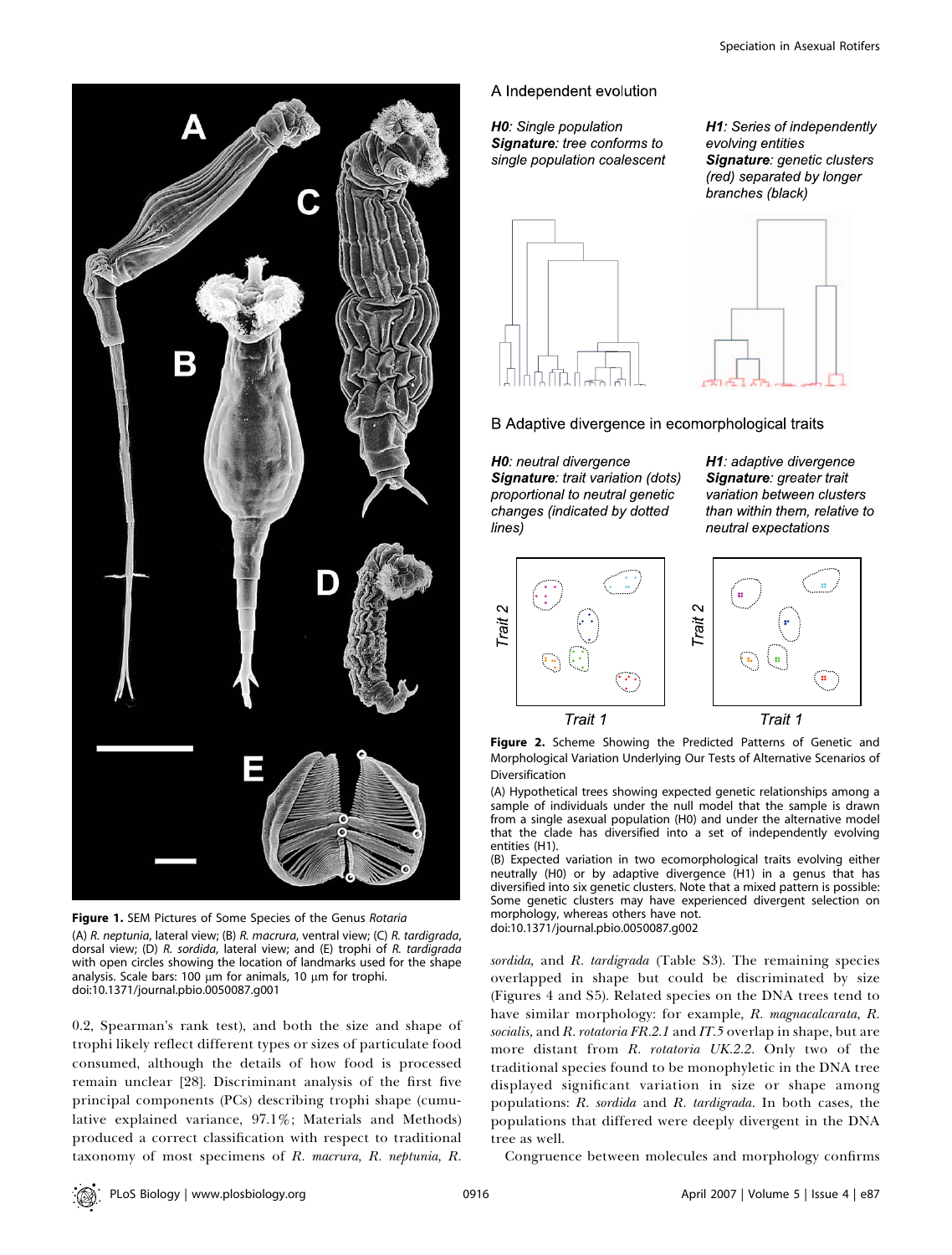

0.05 substitutions/site

### Figure 3. Phylogenetic Relationships in the Genus Rotaria

The consensus of 80,000 sampled trees from Bayesian analysis of the combined cox1 and 28S rDNA data sets is shown, displaying all compatible groupings and with average branch lengths proportional to numbers of substitutions per site under a separate GTR + invgamma substitution model for the cox1 and 28S partitions. Posterior probabilities above 0.5 and bootstrap support above 50% from a maximum parsimony bootstrap analysis are shown above and below each branch, respectively. Support values for within-species relationships are not shown for very short branches but are shown in Figures S1 through S3. Closed circles indicate clusters identified by the clustering analysis. Colors represent traditional species memberships. Diamonds indicate taxonomic species and monophyletic groups of Rotaria. Names refer to the species, the country, the number of site within that country for that species, and the number of individual from that site if several were isolated; for example, R.macr.IT.1.1 refers to the first individual from site 1 in Italy for R. macrura. Pictures of trophi from one individual from each cluster are shown to scale: Representatives of all sampled populations are shown in Figure S4. A full list of names and localities of samples is available in Table S1. doi:10.1371/journal.pbio.0050087.g003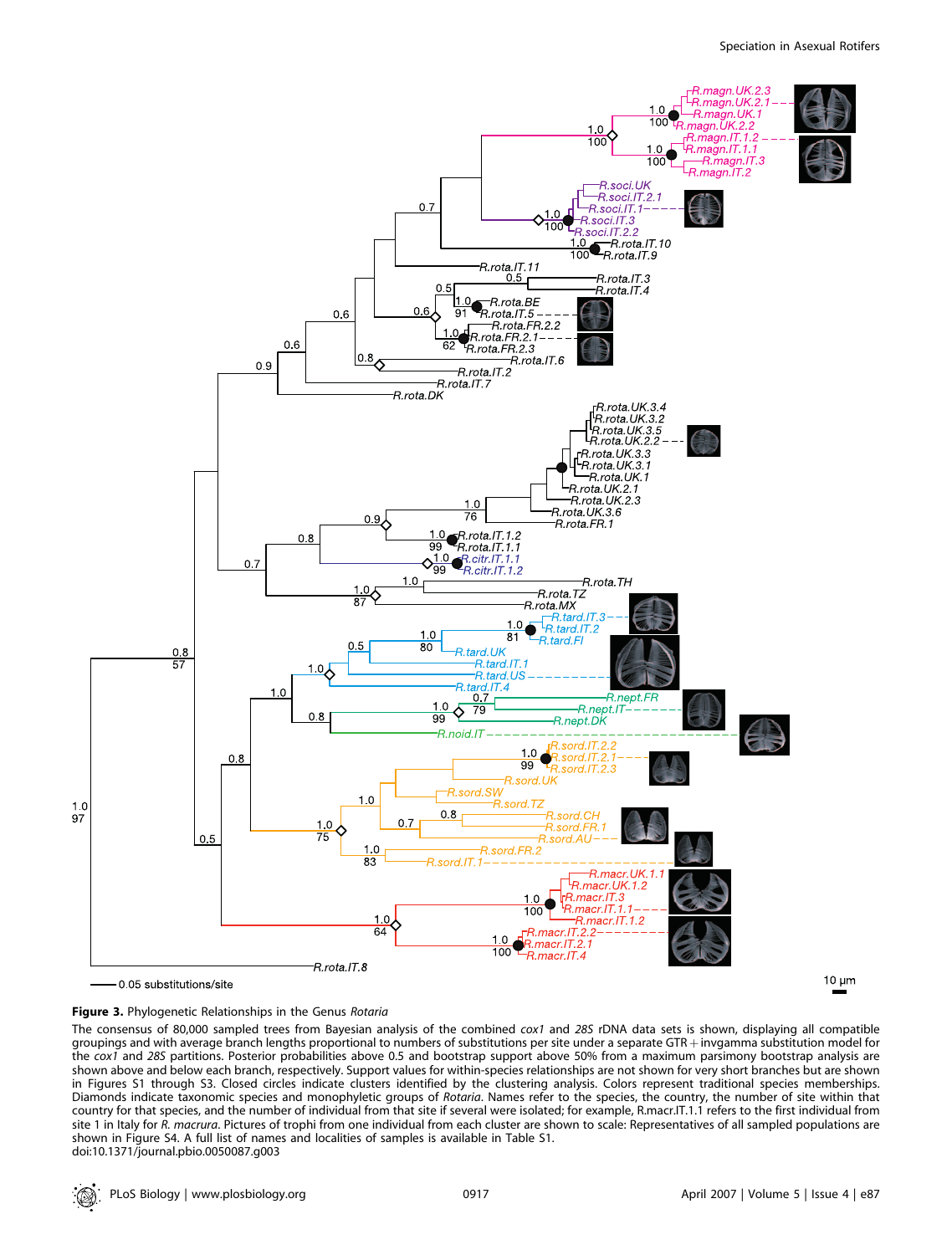

Figure 4. Plot of the Size and Shape (the First Two PCs, PC1 and PC2, from the Generalized Procrustes Analysis) of Trophi across Species The directions of shape variation along each axis are shown for PC1 and PC2, respectively, using  $\times 2$  and  $\times 4$  magnification of the observed variation for emphasis. PC1 represents a continuum from oval to rounder trophi and from parallel to converging major teeth. PC2 represents a trend in the distance of the major teeth from the attachment point between the two halves of the trophi. doi:10.1371/journal.pbio.0050087.g004

that most traditional Rotaria species are monophyletic clades but does not rule out the possibility that taxa reflect variation within a single asexual species or swarm of evolutionarily interacting clones. Under the alternative scenario that independently evolving entities are present, we expect to observe clusters of closely related individuals separated from other such clusters by longer internal branches on a DNA tree [9,30,40]. We therefore tested for significant clustering by comparing two models describing the likelihood of the branching pattern of the DNA trees: first, a null model that the entire sample derives from a single population following a neutral coalescent [41], and, second, a model assuming a set of independently evolving populations joined by branching that reflects the timing of divergence events between them, that is, cladogenesis [9,30,42]. The models allow departures from strict assumptions of constant population size and rates of cladogenesis (see Materials and Methods).

The results indicate significant clustering within Rotaria, as expected if several independently evolving entities are present and consistent with patterns of mtDNA diversity from a broad sample of bdelloids [43]. The maximum likelihood solution for the independent evolution model on the combined tree infers 13 isolated clusters, with the remaining individuals inferred to be singletons (Figure 3; Table S4). Two monophyletic taxonomic species contained two separate clusters: R. magnacalcarata has two clusters corresponding to the U.K. and Italian samples, whereas R. macrura has two clusters not matching sampling locality. Uncorrected pairwise distances of *cox1* within clusters ranged from  $0\%$  to  $3.3\%$  (mean,  $1.5\%$ ), and those between clusters ranged from  $4.1\%$  to  $23.1\%$  (mean,  $16.0\%$ ). The null model that the entire lineage represents a single cluster can be rejected (log likelihood ratio test,  $2 \times$  ratio = 30.8,  $\chi^2$  test, three degrees of freedom,  $p < 0.0001$ ).

are present in bdelloids but at a lower level than taxonomic species, that is, cryptic taxa within the taxonomic species. However, the nature of independent evolution remains unclear. Clusters might simply represent geographically isolated, or even partially geographically isolated, populations evolving neutrally [32,44]. Alternatively, the clade might have diversified into ecologically distinct species experiencing divergent selection pressures. To resolve these alternatives, we test directly for divergent selection between different lineages, adapting classic methods from molecular population genetics [31,45]. If rotifers have experienced divergent selection on trophi morphology between species, for example, adapting to changes in habitat or resource use, we expect low variation within species and high variation between species, relative to the same ratio for neutral changes.

To explore the level at which divergent selection acts on morphology, we compared rates of morphological change within clusters, between clusters within taxonomic species, and between taxonomic species, in each case relative to silent substitution rates in  $\cos 1$ , assumed to reflect neutral changes (see Materials and Methods). The test is robust to sampling issues and differences in mutational mechanism between morphology and cox1 (see Materials and Methods). The results reveal significant evidence for divergent selection on trophi size and PC2 (Figure 5; Table S5). However, divergent selection occurs between taxonomic species, not between clusters; both traits are conserved within taxonomic species but diverge rapidly between species, relative to neutral expectations. Changes in PC1 are more complex, being lower between clusters either than within clusters or between taxonomic species. However, overall the results demonstrate divergent selection on the size and some aspects of shape of the trophi.

Our results show that Rotaria has undergone adaptive diversification in feeding morphology, presumably associated with specialization to different habitats. The finding is supported by observations of ecological differences among the traditional species. For example, R. socialis and R. magnacalcarata live externally on the body of the water louse Asellus aquaticus but partition their use of the host, with the former living around the leg bases and the latter on the anterior, ventral surface. Our analyses show that these traditional species, which are found living together on single louse individuals, are evolutionarily independent and distinct entities. Another traditional species, R. sordida, is found in more terrestrial habitats than the other species, although it sometimes co-occurs with R. tardigrada, which is generally more aquatic (Table S2). Therefore, informal observations of habitat partitioning and coexistence at local scales add further support to the role of niche partitioning.

Not all of the entities identified as genetic clusters display evidence of divergent selection on feeding morphology: the signature of divergent selection was detected at a broader level than that of independently evolving clusters. One possible explanation is that some clusters arose solely from neutral divergence in complete or partial geographical isolation [32,44]. Some of the clusters do comprise geographically localized sets of samples, but at least one traditional species, R. macrura, contains two clusters without obvious geographical separation. Alternatively, divergent selection might act at different hierarchical levels on different traits [17]: clusters might have diverged in unmeasured traits such as behavior, gross body morphology, or life history.

Our results indicate that independently evolving entities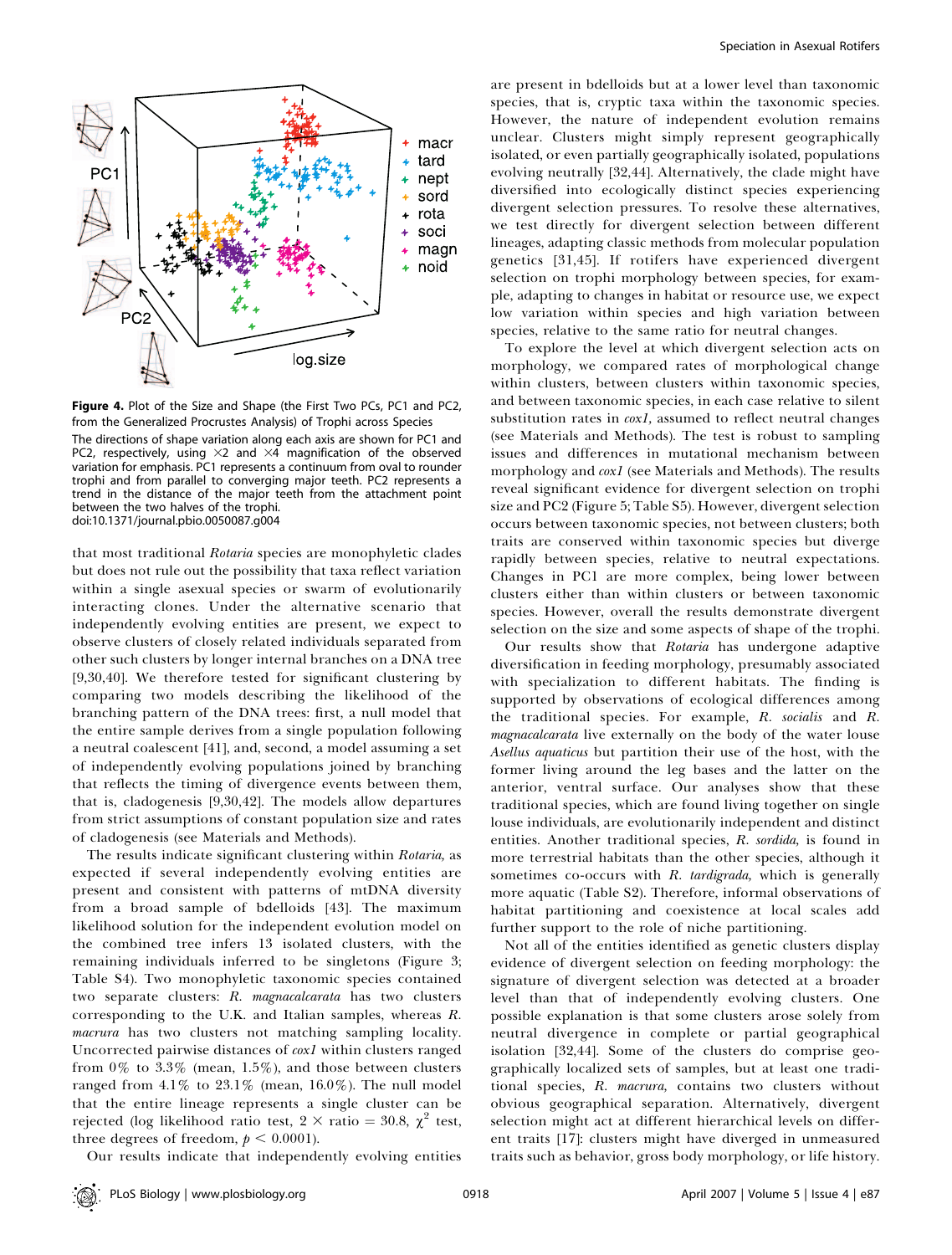

Figure 5. Evolutionary Rates of Changes in Trophi Size and Shape

Rates are expressed as the variance in each trait per unit branch length. Branch lengths are in units of the number of silent substitution per codon of cox1. Estimates from the maximum model with three rate classes are shown: within clusters, between clusters within taxonomic species, and between taxonomic species. Error bars show confidence limits within 2 log likelihood units of the maximum likelihood solution. Hierarchical likelihood ratio tests indicated that the model for size could be simplified to assume a joint rate for within cluster and between cluster branches (Table S5). doi:10.1371/journal.pbio.0050087.g005

Future work sampling additional genetic markers and phenotypic traits for the identified clusters might distinguish these alternatives.

So which level should we call ''species''? As increasingly recognized in reviews of species concepts, the answer will depend on which aspect of diversity is of most interest and on the intended use of the delimitation [3,46]. For evolutionary studies, for example, into how bdelloids might adapt to changing environments, the genetic clusters provide statistical evidence of independent evolution within the traditionally recognized species that needs to be taken into account. For ecological studies, the traditional species conform closely to units that are ecologically distinct in terms of feeding morphology. Perhaps surprisingly for a poorly studied group of microscopic animals, traditional species limits appear to be robust for many purposes with the exception of the paraphyletic R. rotatoria. However, the important point here is that the same issues apply to studies of sexual organisms. Genetic surveys often reveal cryptic species within morphologically coherent sexual species and elicit the same arguments over their interpretation [3,33,34].

We conclude that bdelloids display the same qualitative pattern of genetic and morphological clusters, indicative of diversification into independently evolving and distinct entities, as found in sexual clades. This refutes the idea that sex is necessary for diversification into evolutionary species. Similar approaches could be used to explore the nature of species in sexual clades—for example, how often is speciation accompanied by ecological divergence compared to a null

model of reproductive isolation and neutral divergence [32,47,48]? In addition, clades differing in levels of recombination could be compared to determine how sexual reproduction affects the strength and rate of diversification. Does the requirement for reproductive isolation limit opportunities for speciation in sexuals, or do their faster adaptive rates promote stronger patterns of diversification than in asexuals [9,49]? Microbial eukaryotes, prokaryotes, and fungi could provide additional study clades for such studies [12], linked to genetic studies verifying the presumed lack of recombination [50].

Our study highlights the advantages of statistical analyses of combined morphological and molecular data. Recent work delimiting or identifying species from DNA barcode data [34,51] has been criticized for relying on organelle genome markers, which may not reveal recent divergences or reflect the history of nuclear genes [52,53]. Morphology provides a ready window on adaptive differences between populations, often the first sign of divergence and at the present easier to sample than the genes underlying important traits [54,55], but has lacked the theoretical framework of DNA. Combined analyses, sampling at the population level across entire clades, offer new potential to uncover the nature of species and biological diversity. Our methods could be readily applied to sexual clades and to other cases presenting challenges to current theories, such as groups in which barriers to interbreeding appear to be weak or nonexistent [1].

#### Materials and Methods

DNA analyses. DNA was isolated either from clonal samples of five to 25 individuals grown in the laboratory from a single wild-caught individual or from single wild-caught individuals using a chelex preparation (InstaGene Matrix; Bio-Rad, http://www.bio-rad.com). The 28S rDNA and *cox1* mtDNA were amplified and sequenced by PCR as described in Protocol S1. Trees were reconstructed from the cox1 and 28S rDNA matrices separately and from a combined matrix for all individuals with at least one gene sequenced. Bayesian analyses were run in Mr Bayes (http://mrbayes.csit.fsu.edu) 3.1.1 for 5 million generations with two parallel searches, using a general transition rate  $(GTR)$  + invgamma model [56]. The combined analysis implemented a partition model with a separate  $GTR + invgamma$  model and rate parameter for the two partitions. Maximum parsimony support was assessed using 100 bootstrap replicates, searching each heuristically with 100 random addition replicates and TBR branch swapping in Paup\*4.10. Eight individuals from the related genus Dissotrocha were included as outgroups. Comparisons of the two genes are described in Protocol S1 and Text S1.

Morphometric analyses. Trophi were prepared for scanning electron microscopy (SEM) by dissolving soft tissues on a cover slide with sodium hypochloride (NaOCl 4%), rinsing with deionized water, dehydrating at room temperature, and sputter-coating a thin layer of gold. Shape was measured by Generalized Procrustes Analysis (GPA) [57] of six landmarks on digitized pictures of the cephalic (ventral) view (Figure 1). GPA coordinates were used for PC analysis after projection onto an Euclidean space tangent to the shape space (see Protocol S1). Size was expressed as centroid size of the landmark configuration. We attempted to culture all individuals, to allow morphometrics and sequencing on individuals from the same clone. However, not all clones survived in the laboratory; for these, we used replicate individuals from the same wild population where possible. In total, we measured 326 SEM pictures of trophi from 23 populations belonging to eight species (see Table S1b). For species with both laboratory-cultured and wild-caught measures, we found no evidence that sample type influenced either the mean or variance of size and shape measures (Table S6), indicating respectively that species differences are genetically based (not environmental) and that there appears to be little genetic variation for morphology within populations. Statistical analyses were performed using the R statistical programming language [58] and routines in the Tps series of programs [59].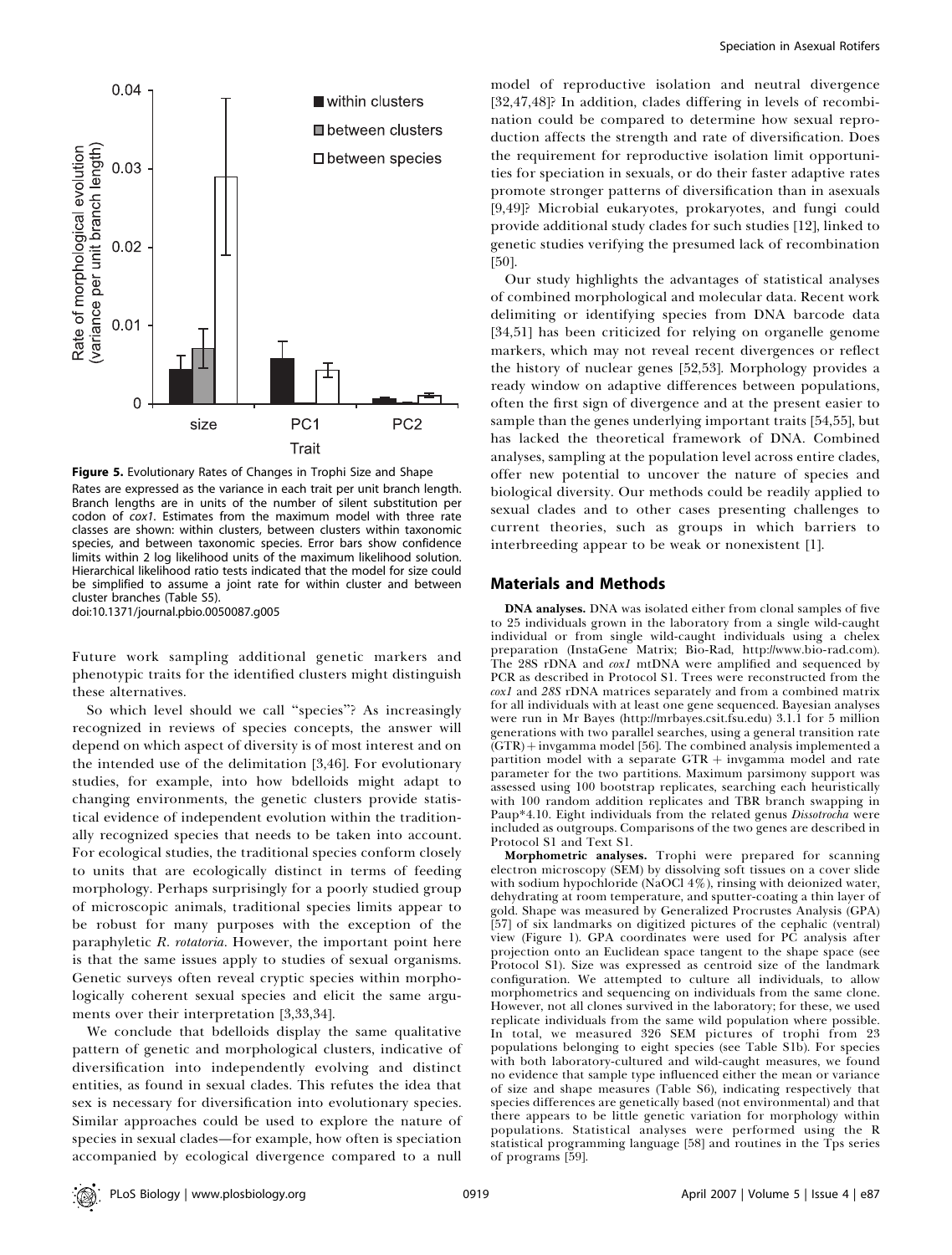Clustering test for independent evolution. Under the null model that the entire sample derives from a single population obeying a single coalescent process, we calculated the likelihood of waiting times,  $x_i$ , between successive branching events on the DNA tree as

$$
L(x_i) = b^* e^{-b^* x_i} \tag{1}
$$

with

$$
b^* = \lambda (n_i(n_i - 1))^p \tag{2}
$$

where  $n_i$  is the number of lineages in waiting interval i,  $\lambda$  is the branching rate for the coalescent (the inverse of twice the effective population size in a neutral coalescent), and  $p$  is a scaling parameter that allows the apparent rate of branching to increase or decrease through time, fitting a range of qualitative departures from the strict assumptions of a neutral coalescent, for example, growing  $(p < 1)$ or declining  $(p > 1)$  population size [30]. Under the alternative model that the sample derives from a set of independently evolving populations, each one evolving similarly to the null case, we calculated the likelihood of waiting times as Equation 6 from Pons et al. [30]. The alternative model optimizes a threshold age, T, such that nodes before the threshold are considered to be diversification events with branching rate  $\lambda_D$  and scaling parameter  $p_D$ . Branches crossing the threshold define k clusters each obeying a separate coalescent process but with branching rate,  $\lambda_c$ , and scaling parameter,  $p_{\text{C}}$ , assumed to be constant across clusters. The alternative model thus has three additional parameters. Models were fitted using an R script available from T.G.B. to an ultrametric tree obtained by rate smoothing the combined analysis DNA tree using penalized likelihood in r8s (http://ginger.ucdavis.edu/r8s) and crossvalidation to choose the optimal smoothing parameter for each tree [60].

Test for divergent selection. In an asexual clade, all genes have the same underlying genealogy: the entire genome is inherited as a single unit. Assuming that silent substitutions are neutral, the expected number of silent mtDNA substitutions on a branch of the genealogy is  $\mu t$ , where t is the branch length in units of time and  $\mu$  is the mutation rate of the gene. Assuming a neutral morphological trait evolving by Brownian motion, the expected squared change (variance) along a branch is  $\sigma_{m}^{2}t$ , where  $\sigma_{m}^{2}$  is the mutational rate of increase of variance [61]. The expectations are the same for branches within populations or between them. Therefore, the average rate of change of a neutral trait expressed as variance per silent substitution should be the same within populations as between them, that is, increa<br>within<br>change<br>should<br> $\frac{\text{should}}{\sigma_m^2/\mu}$ .  $\frac{2}{m}/\mu$ . This prediction holds even if mutation rates vary across the tree, providing they do so without a systematic bias between the branch classes being compared, a reasonable assumption shared with widely used molecular versions of the test [31].

We reconstructed evolutionary changes in trophi size and shape (PC1 and PC2) onto the DNA tree using the Brownian motion model by Schluter et al. [62] implemented in the Ape library for R [63]. Branch lengths were optimized as the proportion of silent substitutions per codon using PAML software [64]. The null model assumes a constant rate of morphological change across the entire tree. The alternative model labels branches as between taxonomic species, within species and within clusters, and estimates different rates for each class. Under a three rate-class model, the likelihood of the reconstruction, Equation 3 of [62] becomes the product of the equivalent likelihood for each class of branches.

$$
L(\tilde{\mu}_{1:k}, \beta_{1:k}) \propto \prod_{k=1}^{3} \frac{1}{\beta_k^{N_1}} \exp\left(\frac{-Q(\tilde{\mu}_k)}{2\beta_k}\right)
$$
(3)

where k indicates the branch classes from 1 to 3,  $\beta_k$  is the rate parameter for each class of branches,  $N_k$  is the number of nodes ancestral to each class of branch, and  $Q(\tilde{u}_k)$  is the sum of the scaled variance of changes across branches  $[62]$  of class k. Optimization was implemented in a modified version of the ''ace'' function of Ape, available from T. G. B. Divergent selection between taxonomic species, for example, would be indicated by a significantly lower rate within cluster and within species branches (classes 1 and 2) than between species branches (class 3). Assumptions and robustness of the test are discussed further in Protocol S2.

#### Supporting Information

Figure S1. Phylogenetic Relationships from Bayesian Analysis of the Combined Data

Posterior probabilities from the Bayesian analysis are indicated next

to each node. Below the branch are bootstrap percentages from a maximum parsimony search with 100 bootstrap replicates each using a heuristic search with 100 random addition replicates, TBR branch swapping, and saving only one tree per addition replicate.

Found at doi:10.1371/journal.pbio.0050087.sg001 (21 KB PDF).

Figure S2. Phylogenetic Relationships from Bayesian Analysis of cox1

Posterior probabilities are indicated above each branch; parsimony bootstrap values are indicated below each branch.

Found at doi:10.1371/journal.pbio.0050087.sg002 (20 KB PDF).

Figure S3. Phylogenetic Relationships from Bayesian Analysis of 28S rDNA

Posterior probabilities are indicated above each branch; parsimony bootstrap values are indicated below each branch.

Found at doi:10.1371/journal.pbio.0050087.sg003 (14 KB PDF).

Figure S4. SEM Pictures of Trophi from Each Study Population

(A) R. macrura macrIT2; (B) R. macrura macrIT1; (C) R. macrura macrIT3; (D) R. macrura R.macr.UK.1; (E) R. magnacalcarata magnIT1; (F) R. magnacalcarata magnIT3; (G) R. magnacalcarata magnIT2; (H) R. magnacalcarata R.magn.UK.2.1; (I) R. socialis sociIT1; (J) R. socialis sociIT2; (K) R. socialis sociIT3; (L) R. socialis R.soci.UK, (M) R. rotatoria R.rota.IT.5; (N) R. rotatoria R.rota.FR.2.1; (O) R. rotatoria R.rota.UK.2.2; (P) R. sordida sordIT1; (Q) R. sordida sordIT2; (R) R. sordida sordAU; (S) R. neptunoida noidIT; (T) R. neptunia R.nept.IT, (U) R. tardigrada tardIT1; (V) R. tardigrada tardIT3; (W) R. tardigrada R.tard.US; and  $(X)$ landmarks and links used for shape analysis.

Found at doi:10.1371/journal.pbio.0050087.sg004 (197 KB PDF).

Figure S5. Box Plot of the Size of Trophi for Each Study Population Analysis of variance test, ln CS:  $F_{22,303} = 684.17, p < 0.0001$ .

Found at doi:10.1371/journal.pbio.0050087.sg005 (56 KB PDF).

Protocol S1. Sampling, Molecular Analyses, and Morphometrics Found at doi:10.1371/journal.pbio.0050087.sd001 (87 KB PDF).

Protocol S2. Test for Divergent Selection on Morphology Found at doi:10.1371/journal.pbio.0050087.sd002 (72 KB PDF).

Table S1. Locality Records for DNA Sequences and Morphometric Measurements

Found at doi:10.1371/journal.pbio.0050087.st001 (78 KB PDF).

Table S2. Traditional Taxonomy of Rotaria Species

Found at doi:10.1371/journal.pbio.0050087.st002 (60 KB PDF).

Table S3. Discriminant Analysis of Trophi Shape Found at doi:10.1371/journal.pbio.0050087.st003 (29 KB PDF).

Table S4. Comparison of Models of Single versus Multiple Independently Evolving Entities

Found at doi:10.1371/journal.pbio.0050087.st004 (47 KB PDF).

Table S5. Comparison of Alternative Models for Rates of Changes in Trophi Size and Shape within and between Clusters and Species Found at doi:10.1371/journal.pbio.0050087.st005 (37 KB PDF).

Table S6. The Effects of Sampling Type (Clonal versus Population Sample) on the Mean and Variance of Size and Shape of Trophi Found at doi:10.1371/journal.pbio.0050087.st006 (39 KB PDF).

Text S1. Comparison of cox1 and 28S rDNA Results Found at doi:10.1371/journal.pbio.0050087.sd003 (57 KB PDF).

#### Accession Numbers

DNA sequences have been deposited at GenBank (http://www.ncbi. nlm.nih.gov/Genbank) under accession numbers DQ656756 to DQ656882.

#### Acknowledgments

We thank Bill Birky, Jr., Austin Burt, Andrea Cardini, Fred Cohan, Brian O'Meara, Ian Owens, Andy Purvis, Vincent Savolainen, Michael Turelli, and two anonymous reviewers for their help.

Author contributions. DF, EAH, GM, CR, and TGB conceived and